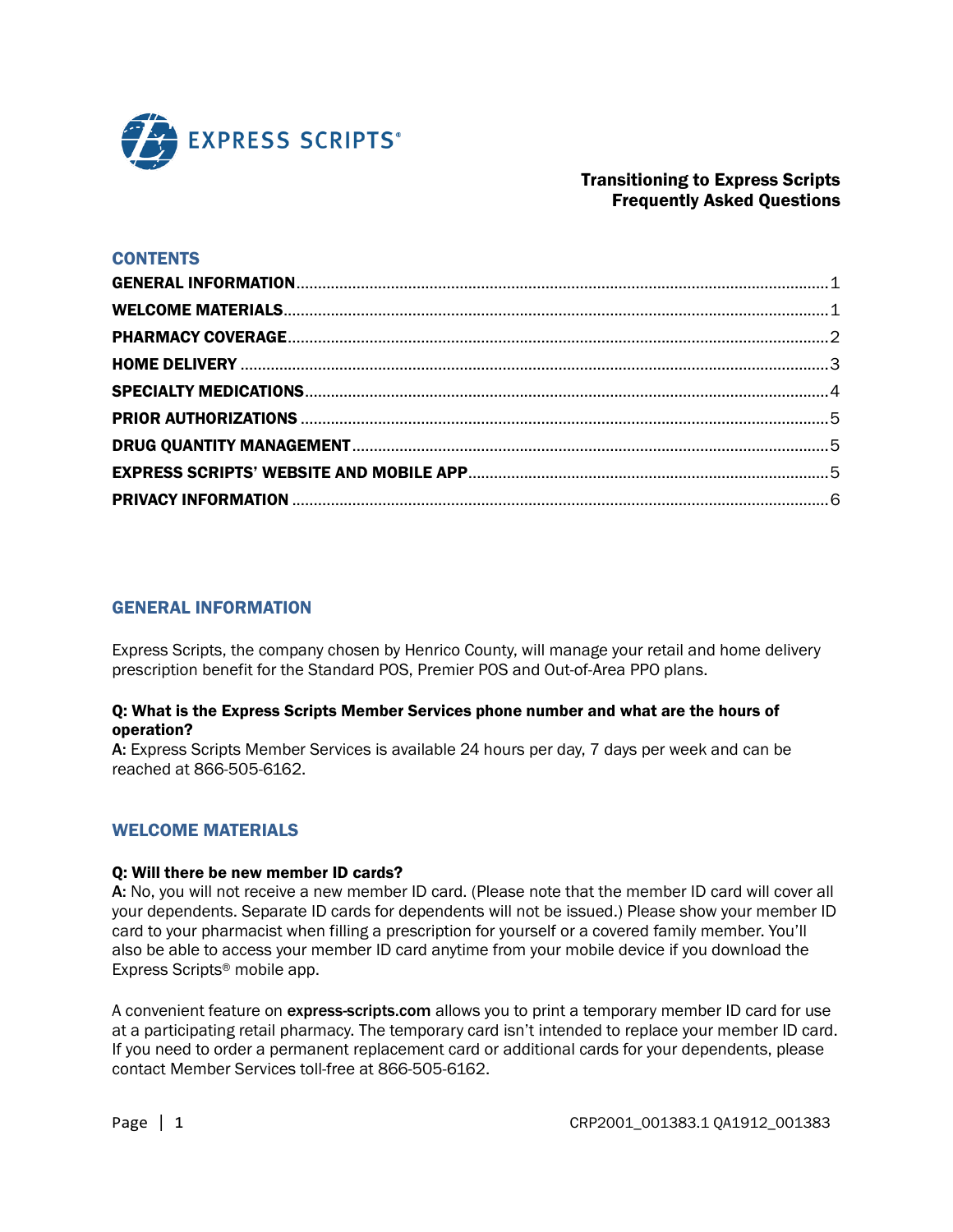### Q: What if I don't receive my member ID card?

A: If you haven't received your Express Scripts member ID card, request a new card by calling Member Services at 866-505-6162 or download the Express Scripts mobile app and access your digital ID card.

# <span id="page-1-0"></span>PHARMACY COVERAGE

## Q: Will the \$150 individual/\$150 family prescription drug deductible still apply?

A: Yes, the deductible will be the same.

## Q: How can I make the most of my prescription plan?

A: The following will help to maximize your prescription plan:

- Use FDA-approved generic drugs whenever possible.
- If you are taking a brand-name drug that is not on your plan's preferred drug list (or formulary), ask your doctor if a preferred brand drug or a generic would be right for you.
- You have two ways to get up to a 90-day supply of your long-term maintenance medication (those drugs you take regularly for ongoing conditions). You can conveniently fill those prescriptions either through home delivery from Express Scripts Pharmacy<sup>SM</sup> or at a retail pharmacy within your network that can dispense a 90-day supply. Your cost for generic and formulary brand medications will be lower if filled through home delivery from Express Scripts Pharmacy<sup>SM</sup> than if filled at a retail pharmacy.
- Use participating local pharmacies to fill your short-term prescriptions. For example, your doctor might prescribe a 15-day medication for an infection. You should always get these types of medications from a participating local pharmacy.

### Q: How can I calculate my out-of-pocket cost for a preferred or a non-preferred drug?

A: There is a tool on express-scripts.com called "Price a Medication" that will help you calculate the estimated cost of a prescription drug. Register and log in at express-scripts.com and click on "Price" a Medication" in the menu under "Prescriptions." You can also download the Express Scripts mobile app; search for "Express Scripts" in your mobile device's app store and download it for free. Then click on "Price a Medication" in the menu and look up the medication name to compare with a generic equivalent if available, You can also compare home delivery and retail pharmacy costs and view coverage information and formulary alternatives.

*Note: The "Price a Medication" calculator does not imply a guarantee of coverage as covered products or categories are subject to individual plan restrictions and/or limitations. The "Price a Medication" tool displays cost and coverage information for the current calendar year.* 

### Q: Are generics safe?

A: Yes. FDA-approved generic drugs—like brand-name drugs—must meet the same standards of quality and purity established by the U.S. Food and Drug Administration (FDA) to help ensure their safety and effectiveness, and generics usually cost less. Generic versions approved by the FDA have the same active ingredients as their brand-name counterparts and they are equal in strength and dosage. Sometimes, drug manufacturers use different inactive ingredients, such as fillers and dyes, which may affect a generic drug's shape, color, size or taste.

### Q: Why should I consider generics or preferred brand-name drugs?

Page | 2 CRP2001\_001383.1 QA1912\_001383 A: You may save money by taking generics or preferred brand-name drugs, because they usually cost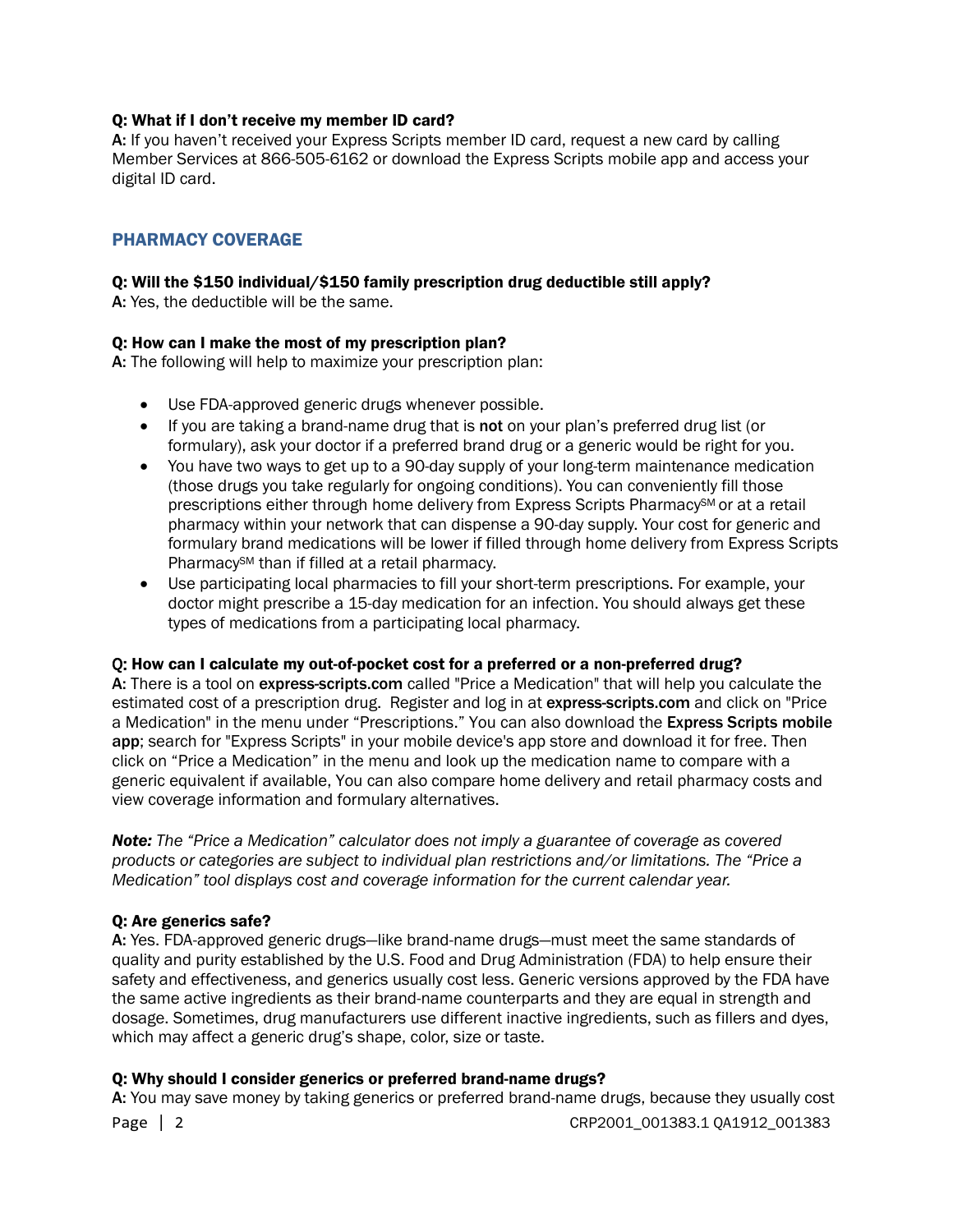less under your plan than non-preferred brand-name drugs. Many new generics have become available over the past year. If you're taking a non-preferred drug, ask your doctor if a lower-cost generic or preferred brand drug would be the right option for you.

### Q: How do I know if my medication is covered or if there is a generic equivalent?

A:, To find coverage and pricing details or if your medication has a generic equivalent, register and log in at express-scripts.com. Then, choose "Price a Medication" from the menu under "Prescriptions." After you look up a medication's name, click the link on the results page to view coverage information. Or, you can contact Member Services at 866-505-6162. You can also download the Express Scripts mobile app; search for "Express Scripts" in your mobile device's app store and download it for free. Then click on "Price a Medication" in the menu and look up the medication name to check if your medication is covered, You can also compare your medication with a generic equivalent (if available), compare home delivery and retail pharmacy costs and view coverage information and formulary alternatives.

# Q: How do I know which drugs are preferred?

A: Your preferred drug list contains thousands of commonly prescribed drugs. To see if a medication is covered on your current drug list, log on at Express-Scripts.com and select "Price a Medication" from the drop-down menu under "Manage Prescriptions." If your drug is not preferred, talk with your doctor to identify an appropriate alternative that will effectively treat your condition. You can also download the Express Scripts mobile app; search for "Express Scripts" in your mobile device's app store and download it for free. Then click on "Price a Medication" in the menu and look up the medication name to compare your medication with a generic equivalent (if available). You can also compare home delivery and retail pharmacy costs and view coverage information and formulary alternatives.

# <span id="page-2-0"></span>HOME DELIVERY

## Q: What is *Express Scripts PharmacySM?*

A: Express Scripts Pharmacy is a home delivery service available as part of your Henrico County prescription plan. With Express Scripts home delivery, you could save when you fill up to a 90-day supply of your long-term prescriptions.

## Q: How can I start using Express Scripts Pharmacy?

A: To get started using Express Scripts Pharmacy for medications you take on an ongoing basis, have your prescriber e-prescribe a prescription and send it to Express Scripts Pharmacy.

- Mail your prescription(s) along with the required copayment/coinsurance in the envelope provided with your Welcome Package.
- Call Express Scripts Member Services toll-free at 866-505-6162. You will need to have your member ID number handy when you call.
- Register and log in at express-scripts.com to order your prescription refills and renewals.
- Use the Express Scripts mobile app to transfer your prescription.

### Q: Is there an additional charge for shipping and handling with home delivery?

A: Medications are shipped via standard service at no cost to you. Express shipping is also available for an additional fee.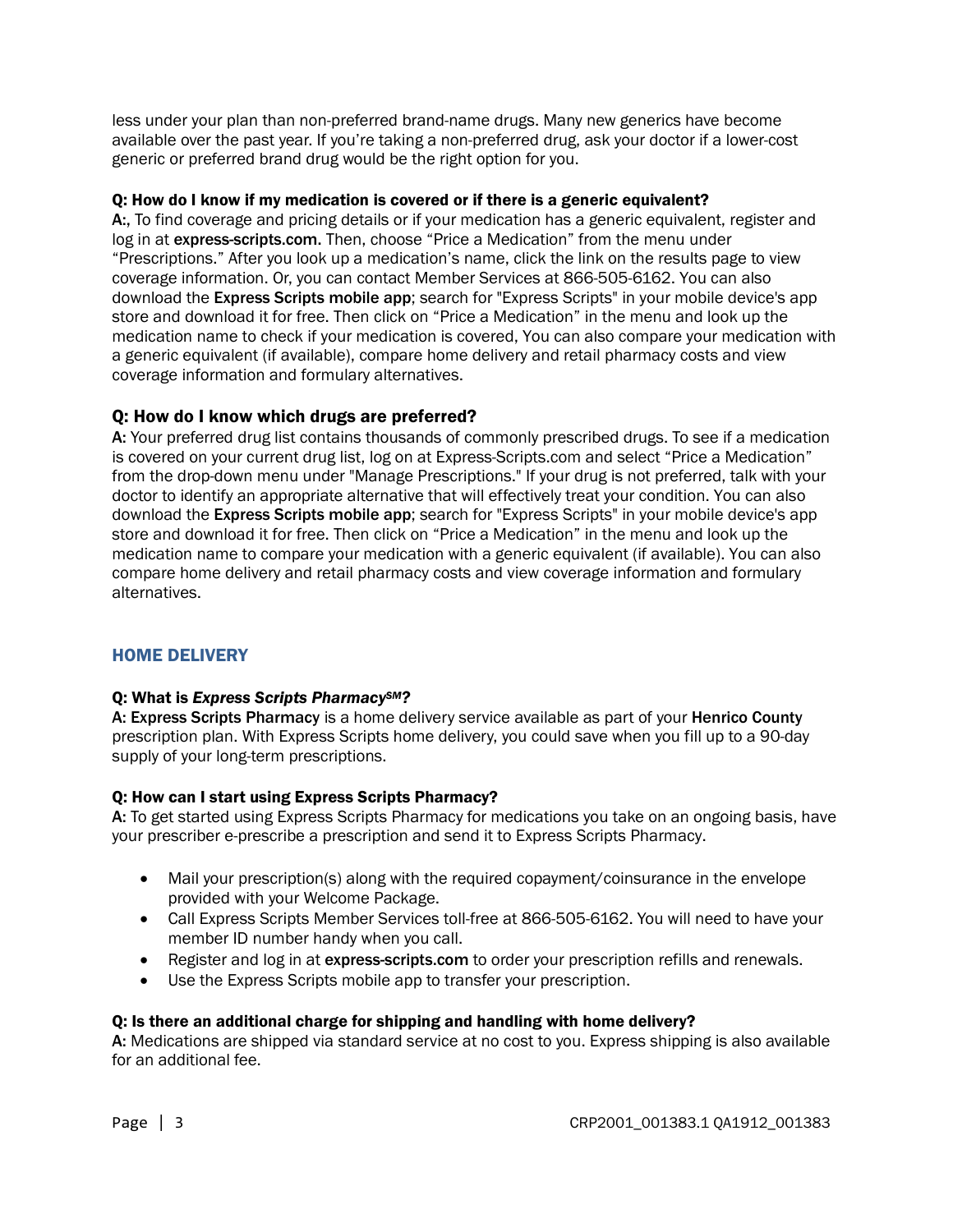## Q: How soon will I receive my home delivery prescription? And how can I check the status of my prescription order?

A: Please allow 8 business days from the day you mail in your prescription. Then, orders are usually processed and mailed within 48 hours of receipt. You can always check on the status of your order by logging in at express-scripts.com or you can call Member Services and use the automated system. If you're a first-time visitor to the website, take a moment to register with your member ID number. You can also download the Express Scripts mobile app; search for "Express Scripts" in your mobile device's app store and download it for free. Then click on "Recent Orders" in the menu to view when your order was shipped.

## Q: How do I pay for my home delivery prescriptions?

A: You can pay by credit or debit card, electronic checking, money order, MasterPass or PayPal. If you prefer to use a credit card, you have the option of joining Express Scripts' automatic payment program by calling 800-948-8779 or by enrolling online. If you currently use a credit card for your home delivery prescriptions, you'll need to contact Express Scripts with your credit card information because this information can't be transferred by your current home delivery pharmacy.

When you pay for home delivery prescriptions by electronic checking, your copayment/coinsurance is conveniently deducted from your checking account. There's a 10-day grace period between the time your order is sent and when the amount is deducted from the assigned checking account. (The amount that is being deducted will be noted in the prescription information that accompanies your order.)

You can also provide your payment preference by logging in at express-scripts.com and selecting "Payment Methods" from the menu under "Account." Then click "Edit information" to input your payment information.

Millions of people take advantage of the savings and convenience of home delivery pharmacy services from Express Scripts; so can you. You can contact Express Scripts at 866-505-6162 or express-scripts.com/Decide with your decision.

## <span id="page-3-0"></span>SPECIALTY MEDICATIONS

### Q: What is a specialty medication?

A: Some prescription drugs are called "specialty medications." Specialty medications are used to treat complex, chronic health conditions, such as multiple sclerosis or rheumatoid arthritis. These medications usually have to be stored or handled in special ways.

### Q: Is there an extra cost to use Accredo's services?

A: No. Accredo is part of your prescription plan.

### Q: Can I order all my medications from Accredo?

A: No. Accredo dispenses only specialty medications.

#### Q: Is there a different number I should call with questions about Accredo services? A: Yes. 800-803-2523.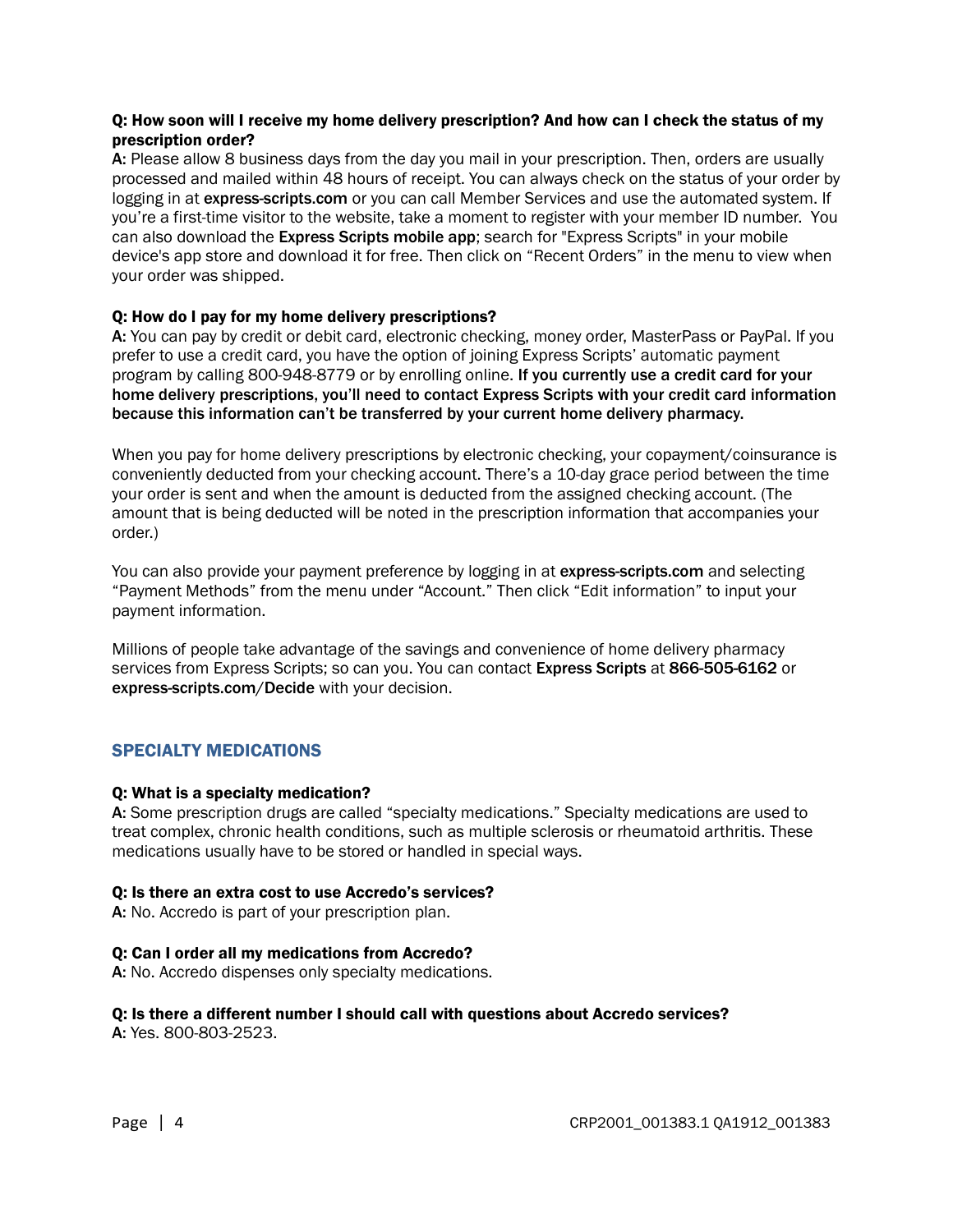## <span id="page-4-0"></span>PRIOR AUTHORIZATIONS

#### Q: What is a coverage review or prior authorization?

A: Your plan uses coverage management programs to help ensure you receive the prescription drugs you need at a reasonable cost. Coverage management programs include prior authorization, step therapy and quantity management. Each program is administered by Express Scripts to determine whether your use of certain medications meets your plan's conditions of coverage. In some cases, a coverage review may be necessary to determine whether a prescription can be covered under your plan.

If your prescription requires prior authorization, you or your doctor can initiate the prior authorization review by visiting the Express Scripts online portal at esrx.com/PA or by calling Express Scripts at 800-753-2851. Express Scripts will inform you and your doctor in writing of the coverage decision.

### <span id="page-4-1"></span>DRUG QUANTITY MANAGEMENT

#### Q: What Is Drug Quantity Management?

A: The Drug Quantity Management program manages prescription costs by ensuring that the amount supplied for each prescription is consistent with clinical dosing guidelines. The program is designed to support safe, effective, and economic use of drugs while giving you access to quality care.

Certain medications are included in this program. For these medications, you can receive an amount to last you a certain number of days: for instance, the program could provide a maximum of 30 pills for a medication you take once a day. This gives you the right amount to take the daily dose considered safe and effective, according to manufacturer-recommended guidelines and medical literature.

### <span id="page-4-2"></span>EXPRESS SCRIPTS' WEBSITE AND MOBILE APP

#### Q: How do I register with the Express Scripts website?

A: You can log in and register at express-scripts.com. You will be asked to provide your member ID number and email address.

#### Q: What can I do on the Express Scripts website?

A: On express-scripts.com you can…

- Get information about your plan.
- Find participating retail pharmacies near you.
- See how much certain medications will cost.
- Order a new ID card.
- Check order status.
- Refill and renew home delivery prescriptions.
- Receive timely medication alerts.
- Find available lower-cost medication options.
- Ask questions of a pharmacist online.